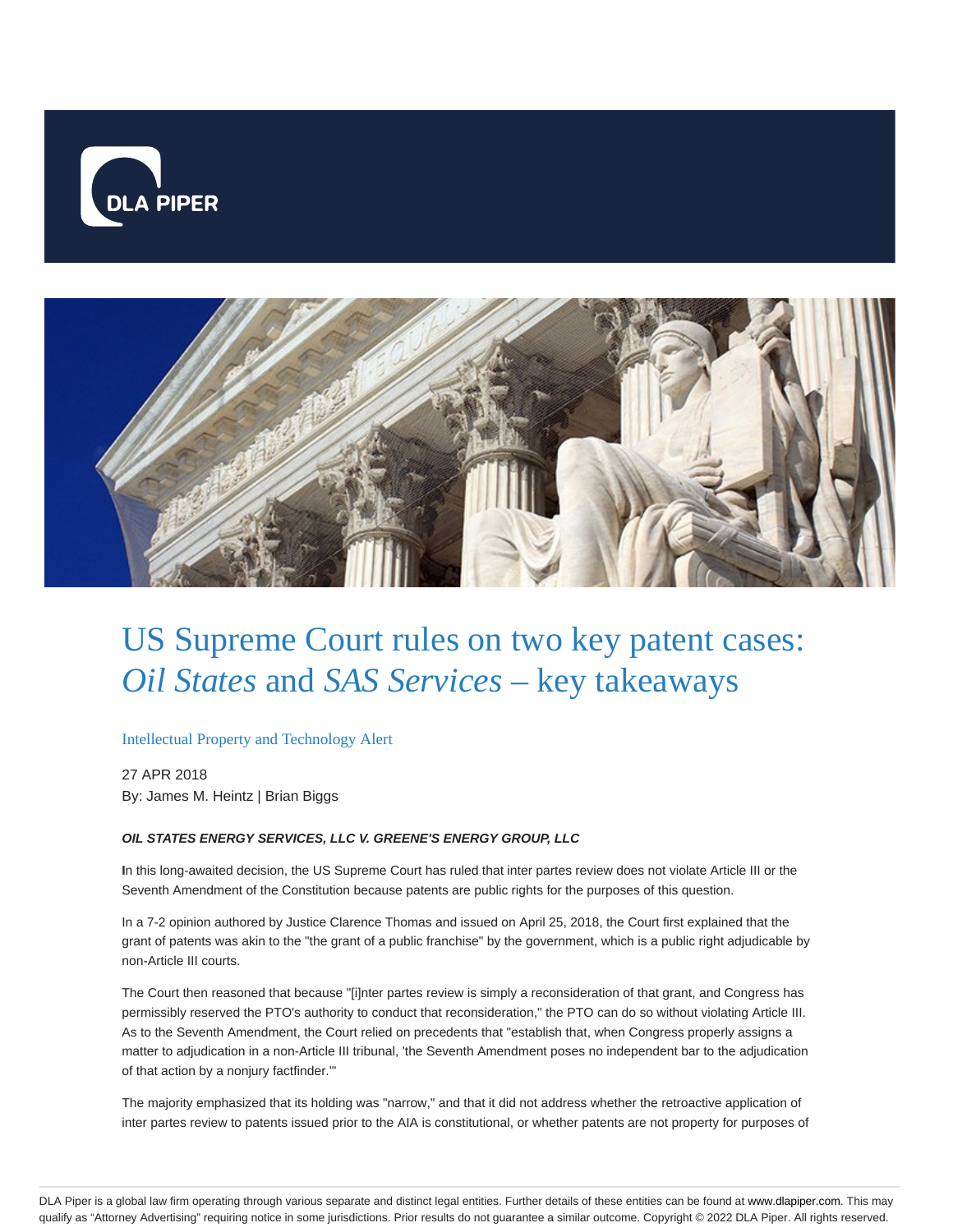the Due Process Clause or the Takings Clause.

Justice Neil Gorsuch dissented, joined by Chief Justice John Roberts, concluding that patent rights are private rights and can therefore only be revoked with the "concurrence of independent judges."

#### **Takeaways**

IPRs, at least for patents issued after the AIA, are constitutional. Potential challenges await for IPRs involving patents issued prior to the AIA, and for PTAB actions, such as "panel stacking," which appear to have drawn concern from the Court.

#### **SAS INSTITUTE INC. V. IANCU**

In a 5-4 decision authored by Justice Gorsuch and decided on April 25, 2018, the Court held: "When the Patent Office institutes an inter partes review, it must decide the patentability of all the claims the petitioner has challenged."

Section 318(a) of the Patent Act indicates that the Patent Trial and Appeal Board (PTAB) "shall issue a final written decision with respect to the patentability of any claim challenged by the petitioner and any new claim added [during the IPR.] 35 U.S.C. §318(a). Prior to SAS Institute, the PTO had interpreted "any claim challenged … [during the IPR]" to mean instituted claims, and therefore the PTO believed it could partially institute review on only some of the challenged claims, and only address the instituted claims in the final decision. The Court disagreed, holding that the statute was clear, "any" patent claim meant "every,"and therefore the agency must reach a final decision on all claims.

While the Director made several policy arguments during the case, the Court did not focus on them, stating that they should be addressed to Congress rather than the Court. The Court also declined to reconsider Chevron, finding that even under Chevron, the PTO was not owed deference because the meaning of the statute was clear

Justice Stephen Breyer dissented – joined in part by Justices Ruth Bader Ginsburg, Sonia Sotomayor and Elena Kagan – because he believed the statute was ambiguous and thus would give deference to the PTO's interpretation.

Justice Ginsburg additionally dissented, joined by Justices Breyer, Sotomayor and Kagan, pointing out that the PTAB could effectively skirt the majority's holding by denying a petition and pointing out which claims it would have instituted on, then allowing the petitioner to refile on just those challenged claims. Accordingly, the dissenters reasoned that the statute should not be read to preclude the option to weed out "insubstantial challenges."

#### **Takeaways**

While SAS Institute may seem to be a clear win for petitioners, it has a number of potential consequences that should be considered. Because IPR will be instituted on all claims as long as one challenged claim meets the institution standard, it should be easier to get a stay in related district court actions because there will be broader estoppel and therefore judges likely will be more confident that completion of the IPR will significantly narrow the issues. The requirement to institute on all claims may even result in District Courts being more willing to issue stays prior to an institution decision if it appears that the petition sets out a strong challenge to at least one claim.

However, because the final decision will cover all petitioned claims, estoppel can apply to all those claims. Petitioners should therefore even more carefully consider every claim they want to include in the petition and make sure the petition fully establishes unpatentability of those claims.

Moreover, the PTAB may change how it issues institution decisions, only picking one claim to analyze. This will give petitioners and patent owners less information about what to focus on through the replies and trial stages. Also, as the dissent pointed out, the PTAB may simply choose to deny some petitions which lack sound challenges to a large number of challenged claims, rather than instituting and having to handle them in a final decision, even if the challenges to some claims are meritorious. This possibility is of particular concern to petitioners in light of the PTAB's recent General Plastic precedential decision, limiting serial petitions.

The PTAB has issued guidance based on SAS Institute (linked here), for pending trials that were not instituted on all claims. The panel may issue an order supplementing the institution decision, and in in doing so may permit additional time, briefing, discovery, and/or oral argument, based on the circumstances. Petitioners and patent owners with currently pending trials should be ready to act.